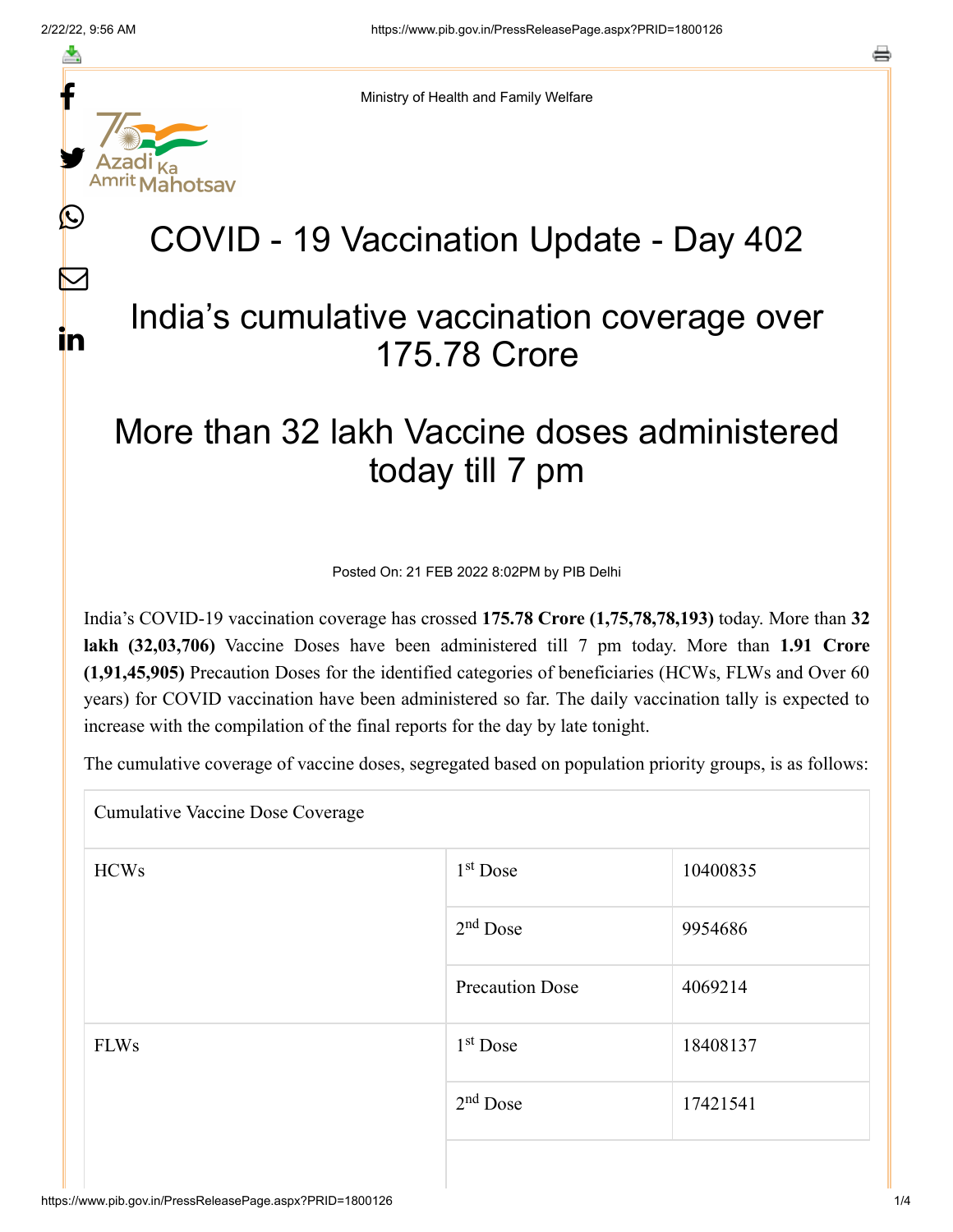| f            |                                              | <b>Precaution Dose</b> | 5940877    |  |
|--------------|----------------------------------------------|------------------------|------------|--|
|              | Age Group 15-18 years                        | 1 <sup>st</sup> Dose   | 53859455   |  |
| $\bf \Omega$ |                                              | $2nd$ Dose             | 22726740   |  |
|              | Age Group 18-44 years                        | 1 <sup>st</sup> Dose   | 550590431  |  |
|              |                                              | $2nd$ Dose             | 437153072  |  |
| in           | Age Group 45-59 years                        | 1 <sup>st</sup> Dose   | 202076048  |  |
|              |                                              | $2nd$ Dose             | 178625101  |  |
|              | Over 60 years                                | 1 <sup>st</sup> Dose   | 126241710  |  |
|              |                                              | $2nd$ Dose             | 111274532  |  |
|              |                                              | <b>Precaution Dose</b> | 9135814    |  |
|              | Cumulative 1 <sup>st</sup> dose administered |                        | 961576616  |  |
|              | Cumulative 2 <sup>nd</sup> dose administered |                        | 777155672  |  |
|              | <b>Precaution Dose</b>                       |                        | 19145905   |  |
|              | Total                                        |                        | 1757878193 |  |

Today's achievement in the vaccination exercise, segregated by population priority groups, is as follows:

| Date: 21 <sup>st</sup> February, 2022 (402 <sup>nd</sup> Day) |            |      |  |  |
|---------------------------------------------------------------|------------|------|--|--|
| <b>HCWs</b>                                                   | $1st$ Dose | 136  |  |  |
|                                                               | $2nd$ Dose | 1687 |  |  |
|                                                               |            |      |  |  |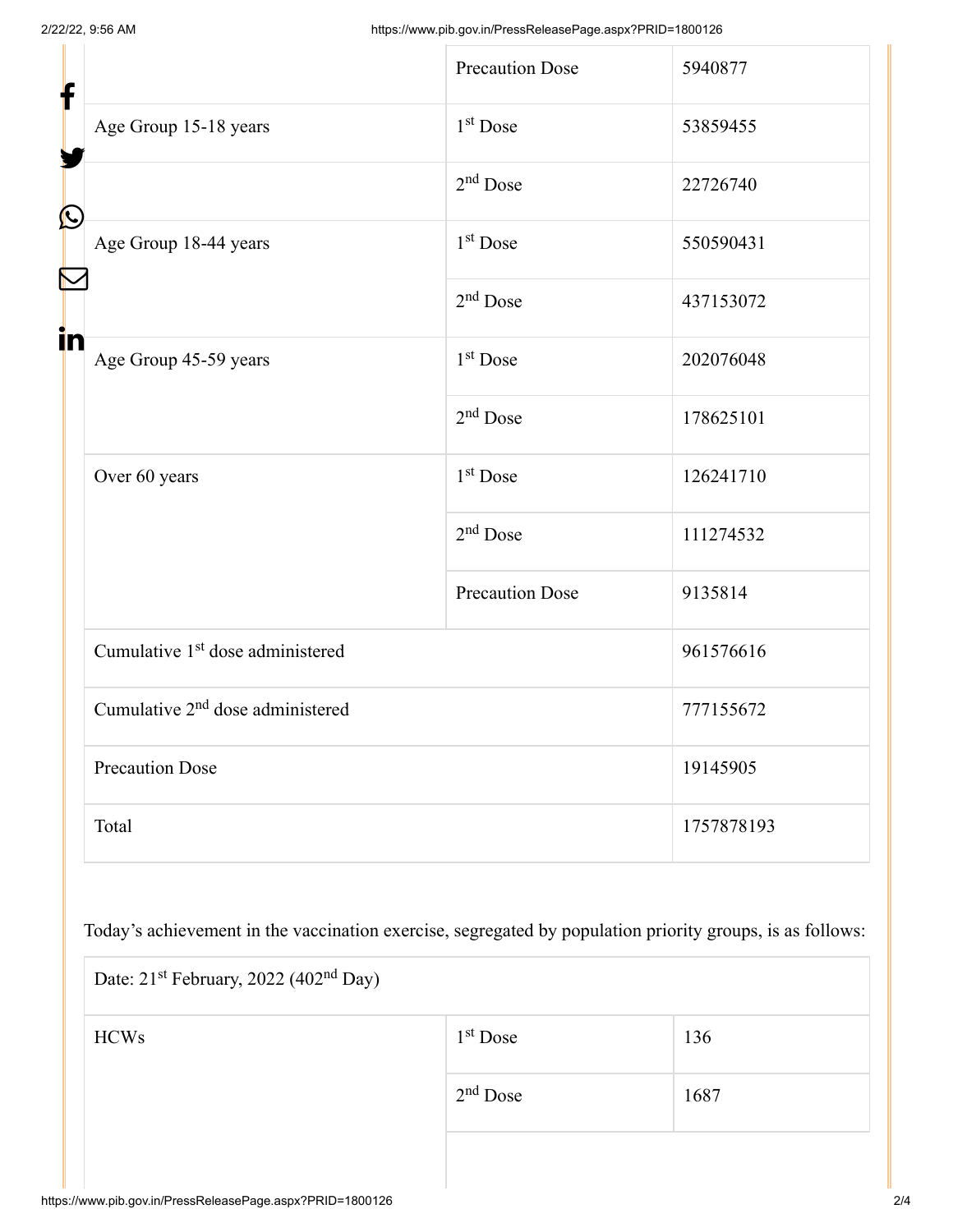| f            |                                              | <b>Precaution Dose</b> | 19603   |
|--------------|----------------------------------------------|------------------------|---------|
|              | <b>FLWs</b>                                  | 1 <sup>st</sup> Dose   | 205     |
| $\bf \Omega$ |                                              | $2nd$ Dose             | 3198    |
|              |                                              | <b>Precaution Dose</b> | 29452   |
| Ñ            | Age Group 15-18 years                        | 1 <sup>st</sup> Dose   | 178946  |
| in           |                                              | $2nd$ Dose             | 987548  |
|              | Age Group 18-44 years                        | 1 <sup>st</sup> Dose   | 211513  |
|              |                                              | $2nd$ Dose             | 1203746 |
|              | Age Group 45-59 years                        | 1 <sup>st</sup> Dose   | 30718   |
|              |                                              | $2nd$ Dose             | 246774  |
|              | Over 60 years                                | 1 <sup>st</sup> Dose   | 26855   |
|              |                                              | $2nd$ Dose             | 152704  |
|              |                                              | <b>Precaution Dose</b> | 110621  |
|              | Cumulative 1 <sup>st</sup> dose administered |                        | 448373  |
|              | Cumulative 2 <sup>nd</sup> dose administered |                        | 2595657 |
|              | <b>Precaution Dose</b>                       |                        | 159676  |
|              | Total                                        |                        | 3203706 |

The vaccination exercise as a tool to protect the most vulnerable population groups in the country from COVID-19 continues to be regularly reviewed and monitored at the highest level.